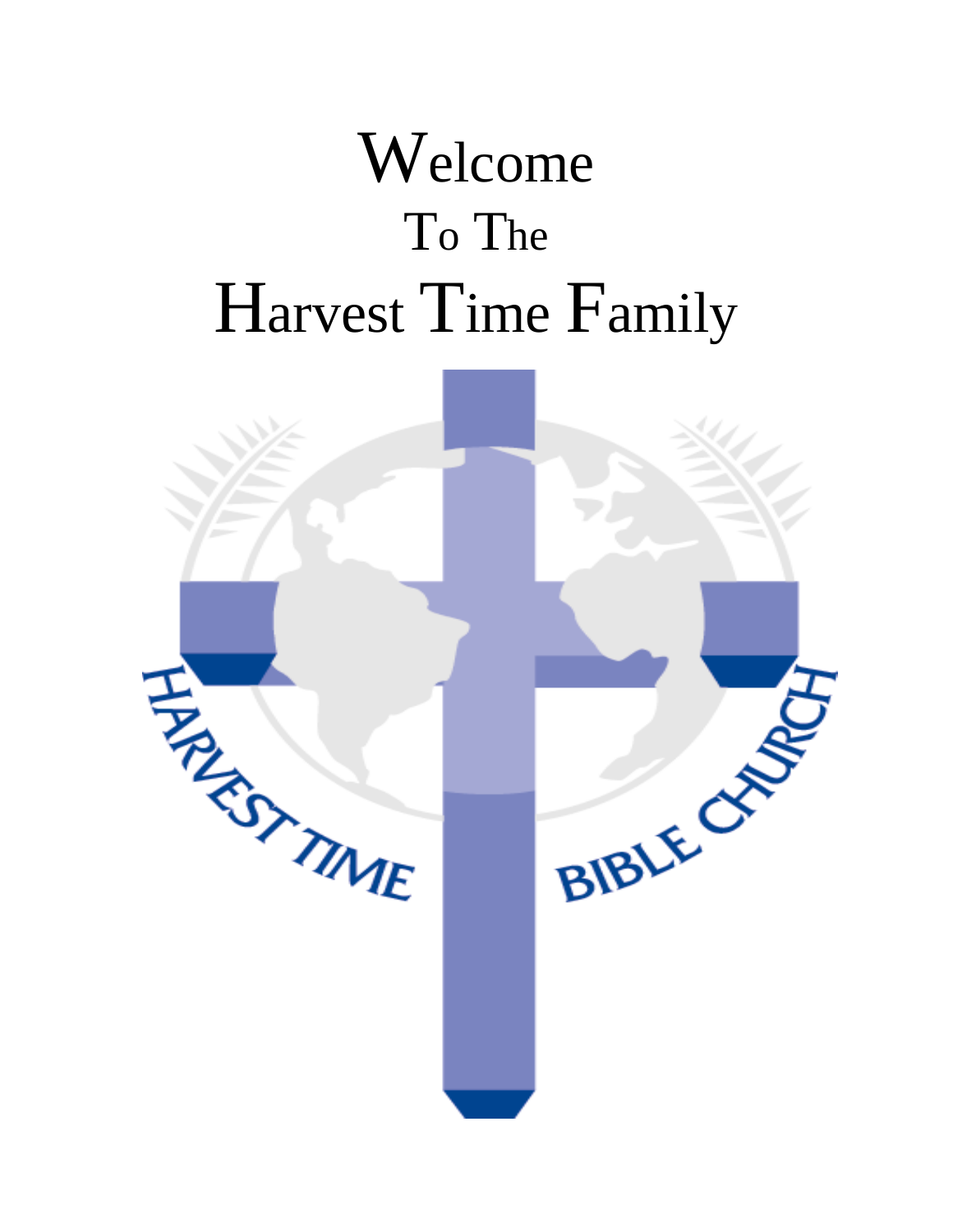# **NEW MEMBERS ORIENTATION SCHEDULE**

- **1. HTBC ORIENTATION CLASS & PURPOSE**
- **2. MEMBERSHIP HAS IT'S PRIVILEGES**
- **3. LIFE BUILDER'S MINISTRY**
- **4. WHAT WE BELIEVE – STATEMENTS OF FAITH**
- **5. HTBC VISION**
- **6. HTBC VISION-MISSION-VALUES**
- **7. KINGDOM MEN**
- **8. KINGDOM WOMEN**
- **9. HTBC BENEVOLENCE GUIDELINES**
- **10. HTBC BEREAVEMENT GUIDELINES**
- **11. MEMBERSHIP COVENANT AGREEMENT**
- **12. PERSONAL DATA SHEET**
- **13. CHILDREN'S CHURCH VOLUNTEER FORM**
- **14. LABOR OF LOVE QUESTIONAIRE**
- **15. EMERGENCY CARE FORM**
- **16. SKILLS & STRENGTH FORM**
- **17. NEW MEMBER CLASSES / ORIENTATION FORM**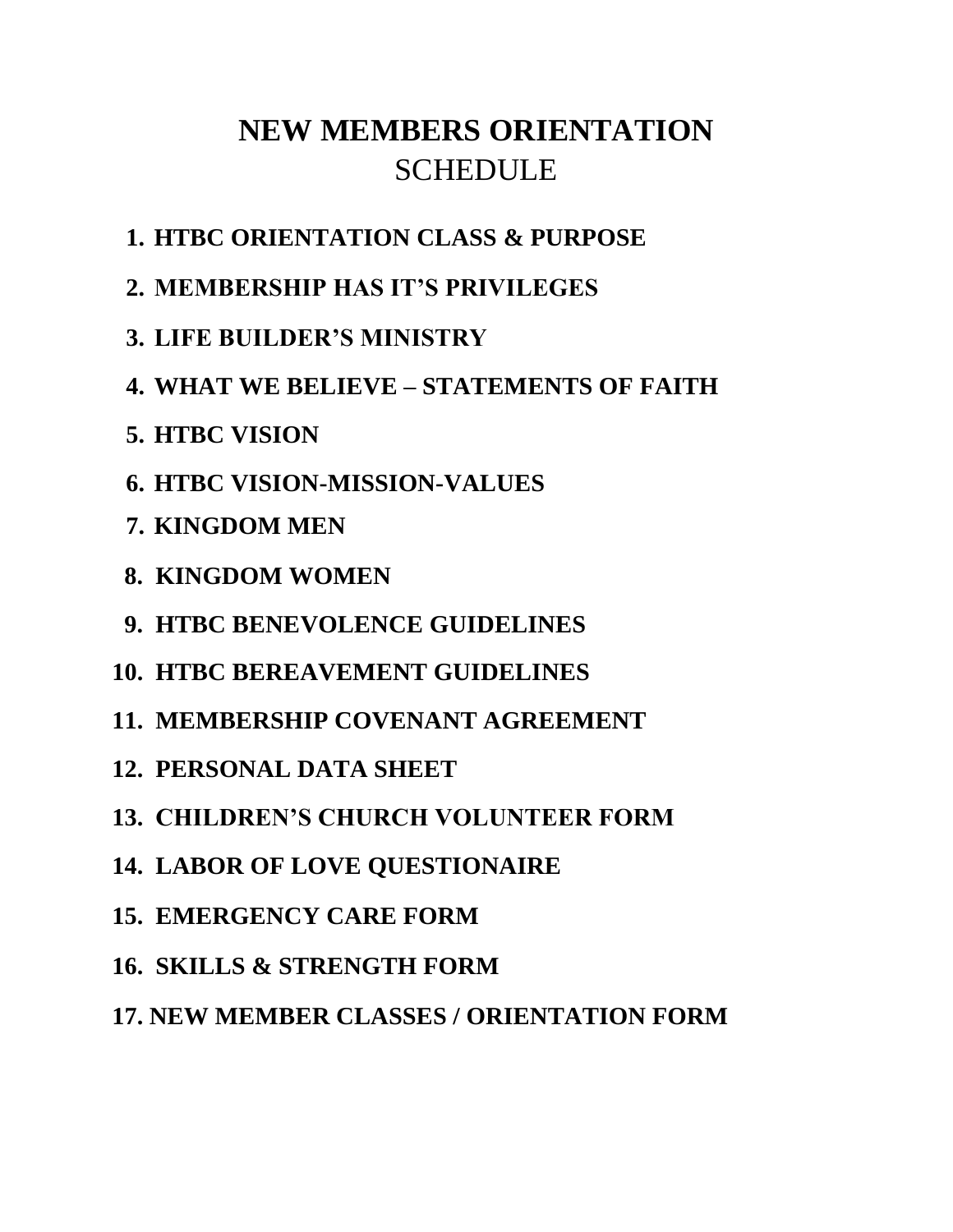# **HARVEST TIME BIBLE CHURCH MEMBERSHIP ORIENTATION**

We are excited about you becoming a part of our ever-growing Harvest Time Bible Church family. We believe that every member in the body of Christ is gifted by God. We desire to assist you in your spiritual growth to help you discover your spiritual gifts and to use them in ministry to the glory of God. We believe a strong church is one that is on one accord, like minded, speaking the same thing. The New Life Classes are furnished as a means of accomplishing unity in purpose and doctrine.

- 1. You must be convinced God has a wonderful plan for your life
- 2. This is part of the plan of God for your life; you are in the will of God
- 3. The enemy will do his best to get you out of the will of God

#### **Three ways he will do this:**

- 1. Make you doubt Double minded; I am not sure
- 2. Make you Inconsistent Prioritize other things
- 3. Make you focus on the wrong thing Magnify what seem to be faults and error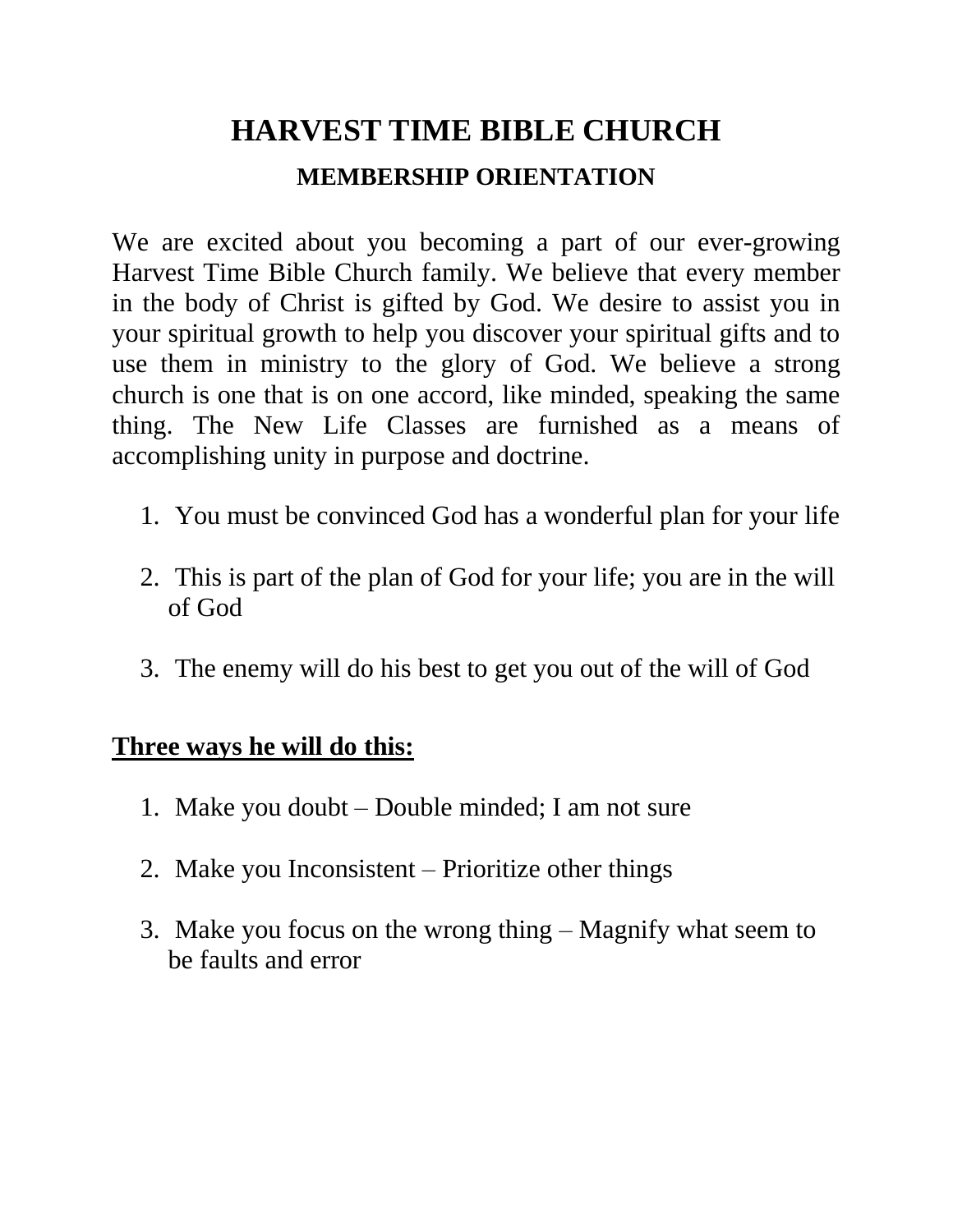### **Membership Has Its Privileges**

- 1. **Personal Pastoral Care.** Each member receives the privilege of knowing that Pastor Moore is *their* pastor. While it is one thing to know a shepherd, it is quite another thing to *have* one. Pastor Moore always place members first in his ministerial care.
- 2. **You will receive a membership card**. This card identifies you as a part of this growing church.
- 3. **Biblical counseling and prayer support.** Members have access to free pastoral counseling. If you need to speak to Pastor about biblical direction in your life, he is available to minister to you. This service is not extended to non-members.
- 4. **Wedding services.** You will also receive Pastoral wedding services free of charge. These include; pre- marital counseling, wedding planning aid, ministerial services, and follow-up support. *Formal Weddings* contact office.
- 5. **Funeral services and bereavement support.** In the event of the death of a family member or loved one, church members receive all ministerial services free of charge including follow-up counseling for affected family members. This is an important benefit that is not extended to non-members.
- 6. **Children's Ministries.** The 'little people' of our fellowship receive the very best personal and Spiritual care. Recognition of their birthday, involvement in Children's Church as ushers, greeters & puppeteers, and dedication is provided for the children of our adult members.
- 7. **Hospital and illness visitation services are also provided to church members.** In the event of a serious illness or surgery, church members receive Pastoral care while in the hospital. The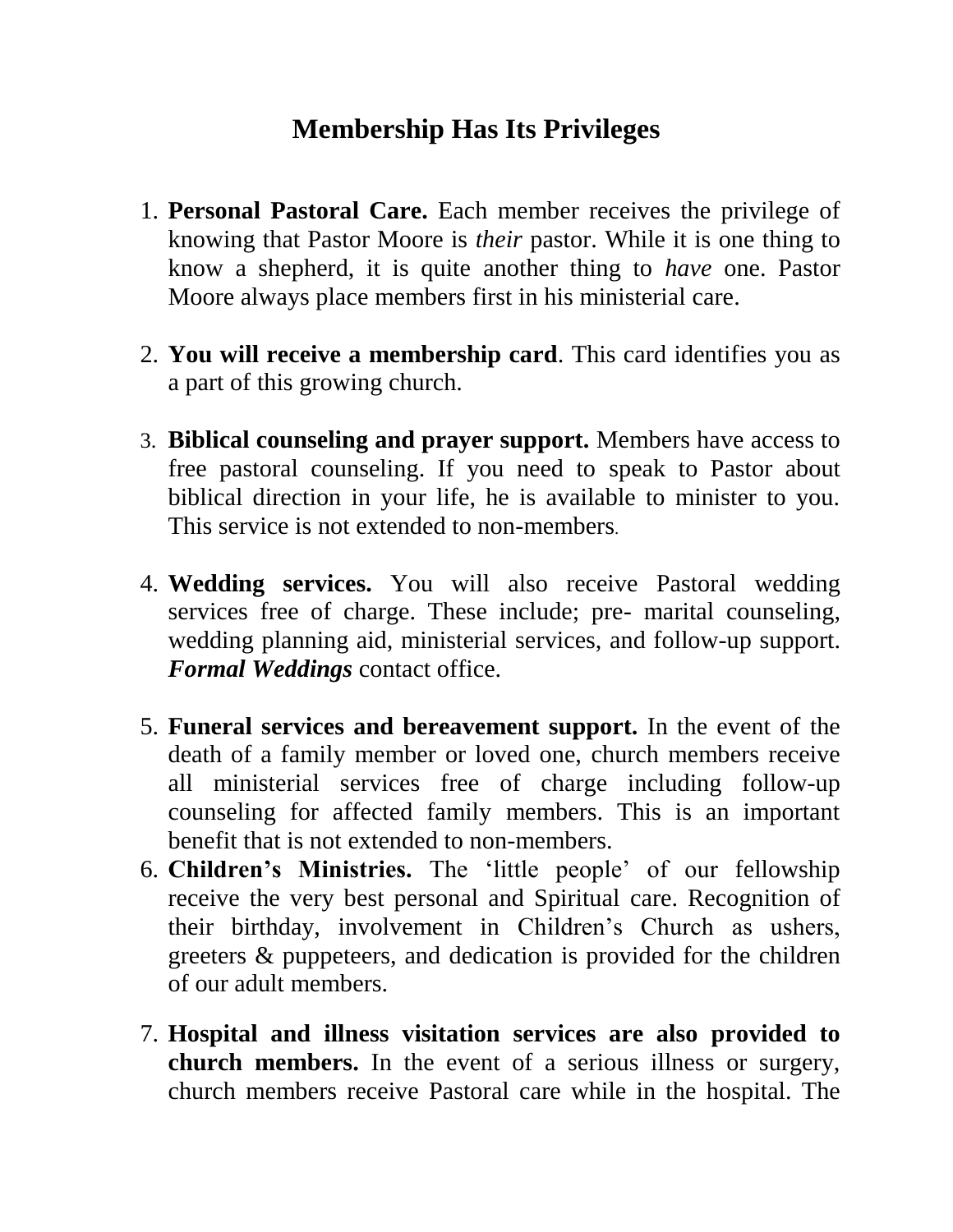pastoral care team (Ministers, Elders & Team Leaders) will also visit sick ones in their homes for prayer and support. If necessary the church will also provide meals, childcare, and support to affected family members.

- 8. **Youth Ministry.** HTBC offers the opportunity for the youth to be effectively ministered to, so as to face the challenges they are confronted with in a victorious manner.
- 9. **Involvement.** Church membership allows you to become actively involved in one of the exciting volunteer ministries that are offered at HTBC. Your membership here opens up for you a whole new door of opportunity to serve the Lord Jesus!
- 10. **Connecting**. You will be assigned to a Life Builders Team. This will give you the opportunity to build Kingdom relationships, give you someone to contact in time of need, and have others assisting you to grow on your amazing Christian Journey.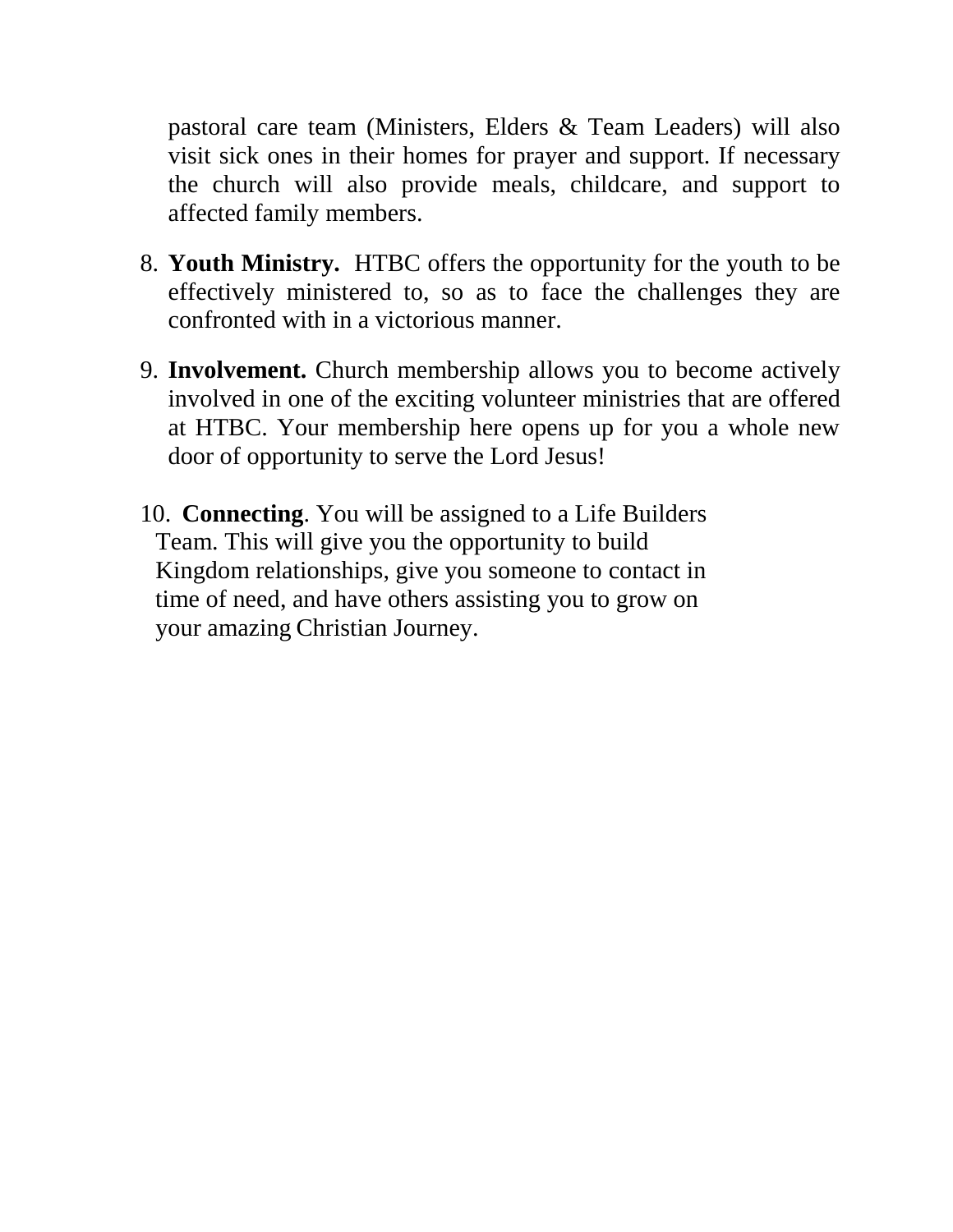### **HARVEST TIME BIBLE CHURCH LIFE BUILDERS MINISTRY**

#### **Our Vision:**

Building lives with the Word of God and Personal Ministry

Our desire is for every member to be connected to receive the benefits of a Kingdom Connection in HTBC.

#### **CONNECTING FOR KINGDOM CONNECTION**

#### **Psalm 133:1-2 KJV**

Behold, how good and how pleasant it is for brethren to dwell together in unity! [2] It is like the precious ointment upon the head, that ran down, upon the beard, even Aaron's beard: that went down to the skirts of his garments; **YOUR CONNECTION.**

#### **Ephesians 4:16 NLT**

He (JESUS) makes the whole body fit together perfectly. As each part does its own special work, it helps the other parts grow, so that the whole body is healthy and growing

and full of love; **YOUR VALUE.**

#### **Our Mission:**

Helping every member connect with the Vision, Grow Spiritually and Build Kingdom Relationships as we Worship God.

#### **Benefits of Life Builders:**

- ➢ Connection
- $\triangleright$  Ministry in time of Need
- $\triangleright$  Build Relationships
- ➢ Accountability
- ➢ Ministry Training
- ➢ Fellowship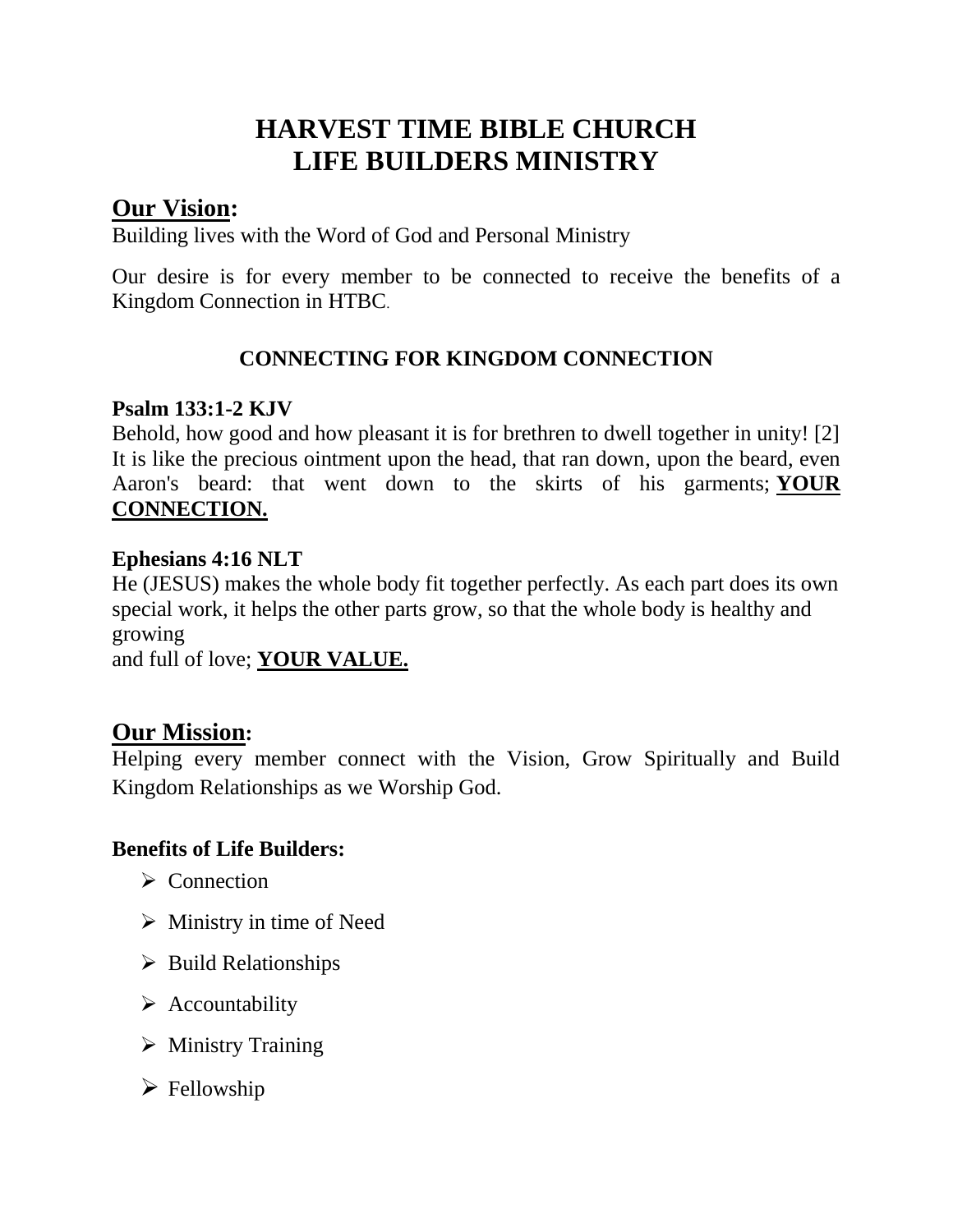### WHAT WE BELIEVE **STATEMENTS OF FAITH**

**We believe** that the Bible is the infallible, inerrant Word of God.

**We believe** in the Divine Trinity, that God is one, but is manifested in three persons (Father, Son, and Holy Spirit) being co-equal and coeternal.

**We believe** in the deity of the Lord Jesus Christ.

**We believe** in the Person of the Holy Spirit.

**We believe** that salvation is the gift of God to man, separate from works and the law is made operative by grace through faith in Jesus Christ, producing works acceptable to God.

**We believe** in water baptism by immersion as a direct commandment of the Lord and that this ordinance is for believers only as a symbol of the Christian's identification with Christ in His death, burial and resurrection.

**We believe** that the Baptism in the Holy Spirit is a gift from God, as promised by the Lord Jesus Christ to all believers in this dispensation and is received subsequent to the New Birth.

**We believe** that this experience is accompanied by the initial evidence of speaking in other tongues as the Holy Spirit gives utterance.

**We believe** that healing is for the physical ills of the human body and is wrought by the power of God through the prayer of faith and the laying on of hands.

**We believe** that healing is provided for in the atonement of Christ and is the privilege of every member in the church today.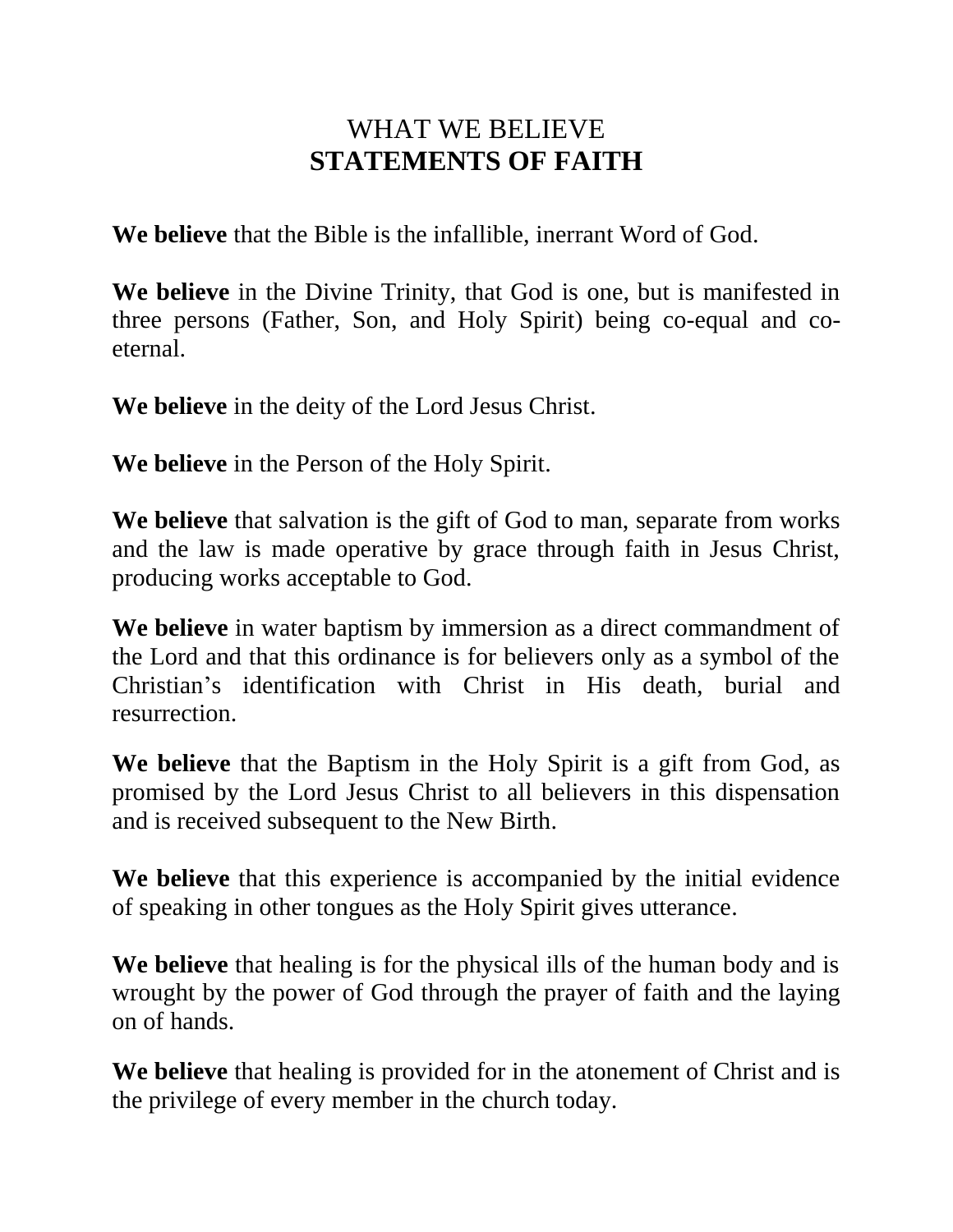**We believe** marriage is a covenant ordained by God, entered into by a man and a woman as an act of their fare will.

**We believe** that the communion elements, the bread represents the body of Jesus Christ that was bruised for our physical healing and the wine represents the shed blood of Jesus Christ through which we have received forgiveness of sin and has entered into a new covenant relationship with God.

**We believe** that receiving the communion elements is an ordinance Jesus instructed the church to continue doing until his return.

**We believe** that the Lord Jesus Christ shall return for the church and that His coming is imminent.

**We believe** that following the Tribulation, He shall return to earth as King of kings and Lord of lords and together with His saints, who shall be kings and priests. He shall reign a thousand years.

**We believe** that those who physically die in their sins without accepting Christ are hopelessly and eternally lost in the lake of fire and, therefore, have no further opportunity of hearing the gospel or repenting.

**We believe** that the lake of fire is literal. The terms "eternal" and "everlasting," used in describing the duration of the punishment of the damned in the lake of fire, carry the same thought and meaning of endless existence as used in denoting the duration of joy and ecstasy of saints in the presence of God.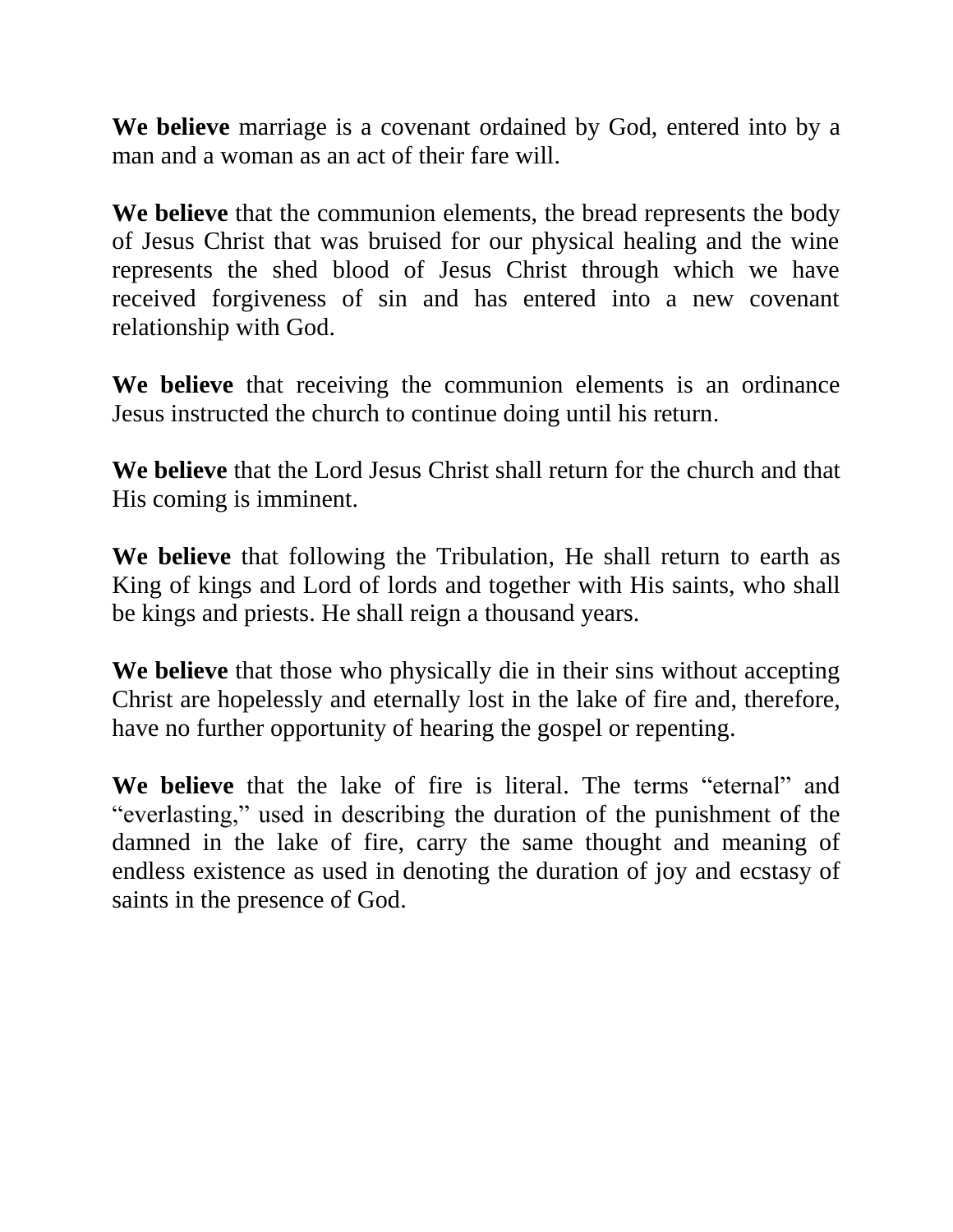## **HARVEST TIME BIBLE CHURCH VISION**

### **Embrace The Vision:**

- 1. **Vision** is the purpose of God revealed to the heart of man by the Holy Spirit as a part of God's redemptive plan.
- 2. **Vision** is God's plan birthed in the heart of man to meet the needs of hurting humanity.
- 3. **Vision** is brought forth by faith and maintained by Faith.
- 4. **Vision** ignites spiritual momentum which bring about spiritual advancement in a congregation.

# **9 Components of OurVision:**

- 1. To worship God our Father in Spirit and Truth by the power of the Holy Spirit.
- 2. To totally submit to the Lordship of the Lord Jesus Christ over HTBC, seeking His directions in all things and doing things that are only in line with His word. The Bible being our infallible constitution for all matters of faith and practice.
- 3. To develop, have and receive the five-fold ascension ministry gift in their offices (Apostles, Prophets, Evangelist, Pastors and Teachers; Ephesians 4:11-13) and recognize that every member is a Leader.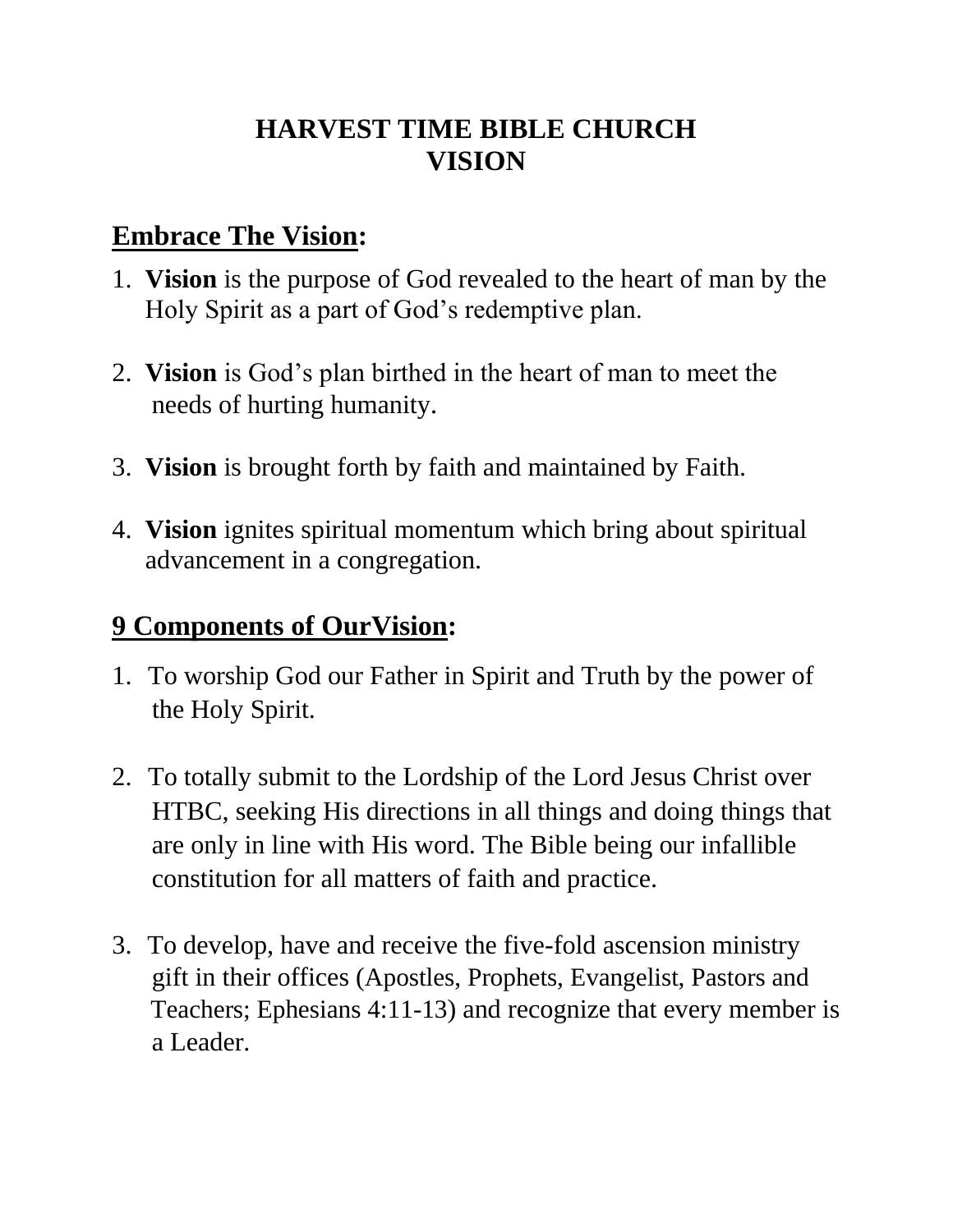- 4. To have a Pastoring environment for the membership where every age group is being cared for spiritually, mentally, emotionally and physically. To serve the whole man spirit, soul and body.
- 5. To have Life Builder's assisting in the role of shepherding the flock of God at HTBC.
- 6. To have a family-based church which strengthens the family.
- 7. To have a strong Christian Discipleship Program meeting the Spiritual, Mental and Moral needs of the believer, in order to produce godly character and equip every member to be a Leader.
- 8. To have an Evangelizing Church fulfilling the great commission through the process of winning, caring, training and sending.
- 9. To be a Church that demonstrates their love for God through loving and serving people.

### **Mission Statement:**

Teaching the Word of God To Impact Generations.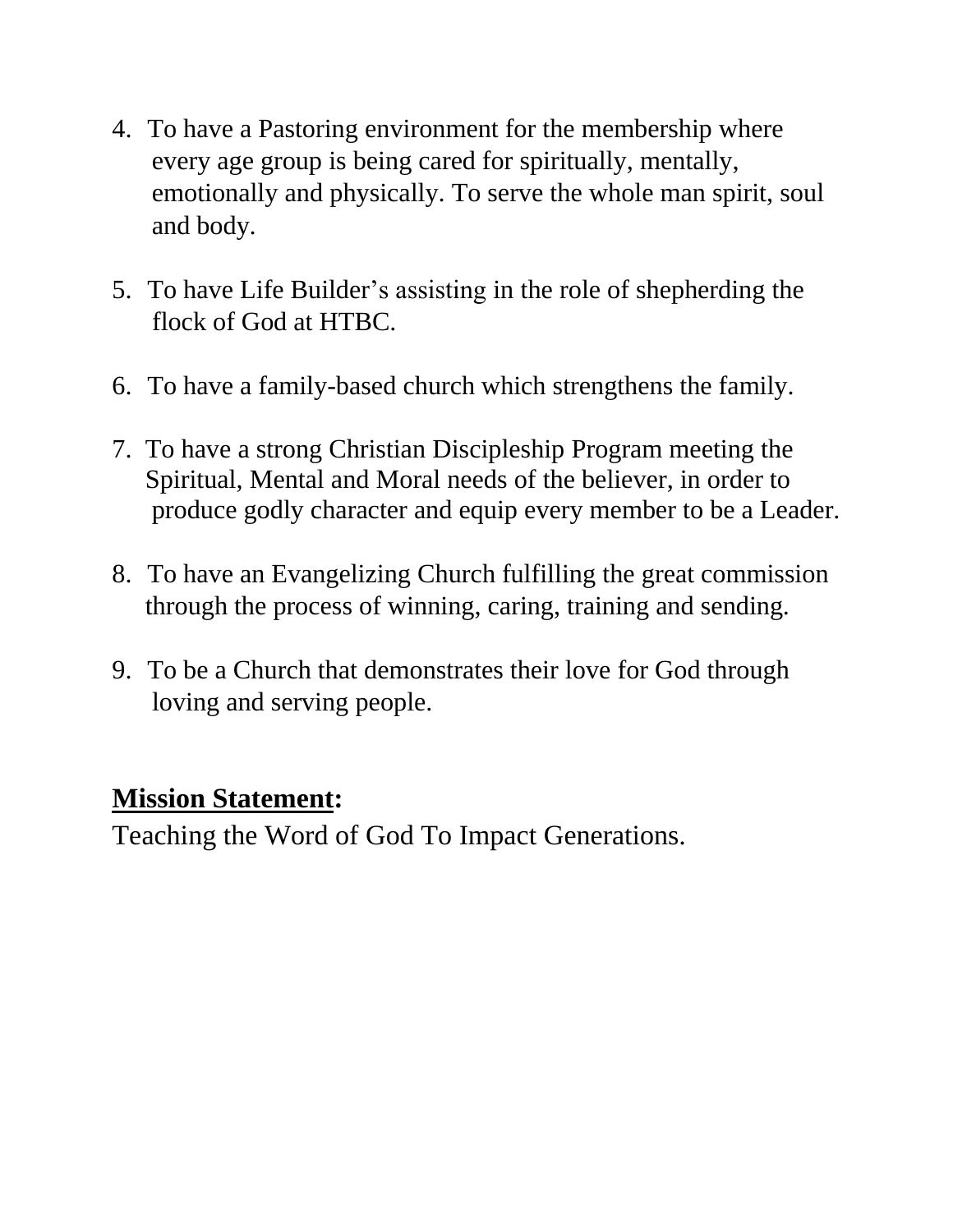# **HARVEST TIME BIBLE CHURCH VISION — MISSION — VALUES**

#### **Amos 3:3; Matthew 18:19; Habakkuk 2:2**

#### **Our Vision:**

Winning in Life Through The Word

### **Our Mission:**

We Teach the Word of God to Impact Generations

### **Our Values:**

To Worship God – Our Passion – Mark 12:28-31 To Esteem the Word – Our Priority – Josh 1:8; Col 3:16; James 1:22 To Live A Godly Life – Our Holiness/Consecration – I Thess 4:1-8 To Love the People – Our Heart – Matt 9:35-38; Romans 13:8-10 To Build the Family – Our Mandate – Genesis 1:26-28; I Tim 3:4-5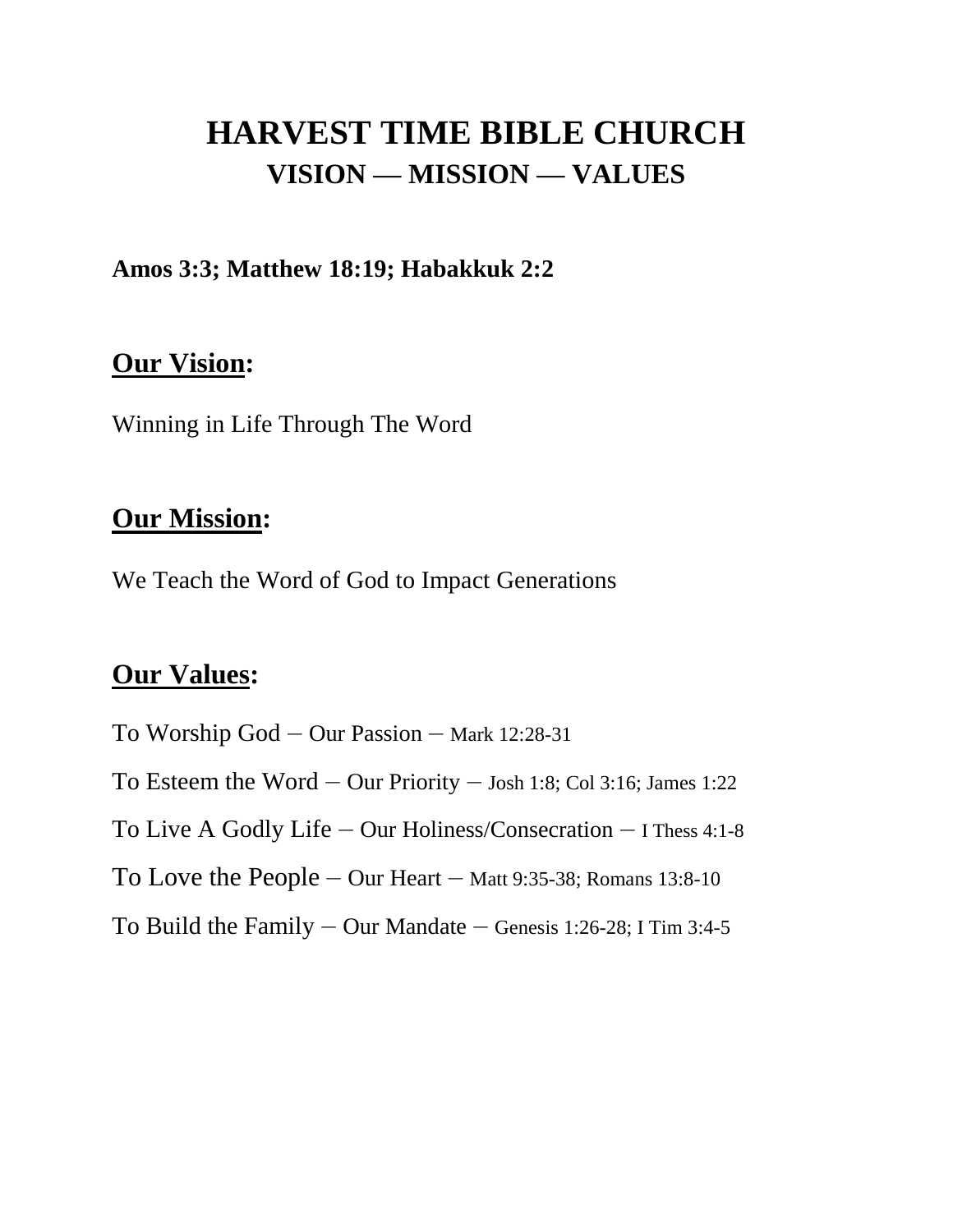# **Kingdom Men**

# *"Behold now, there is in this city a man of God, and he is an honorable man." I Samuel 9:6*

# **Purpose:**

The purpose of our Kingdom Men fellowship is threefold.

- ➢ The first purpose is to assist the men of HTBC in maturing spiritually, by learning how to apply biblical principles to their lives.
- ➢ The second purpose is for all the men of HTBC to come together for a time of ministry of the word and fellowship.
- ➢ The third purpose is to give the men of HTBC the opportunity to evangelize, by bringing un-churched men to our time of fellowship in order to win them, mentor them and equip them for success.

### **Date and Time of the Kingdom Men fellowship meetings will always be announced in advanced.**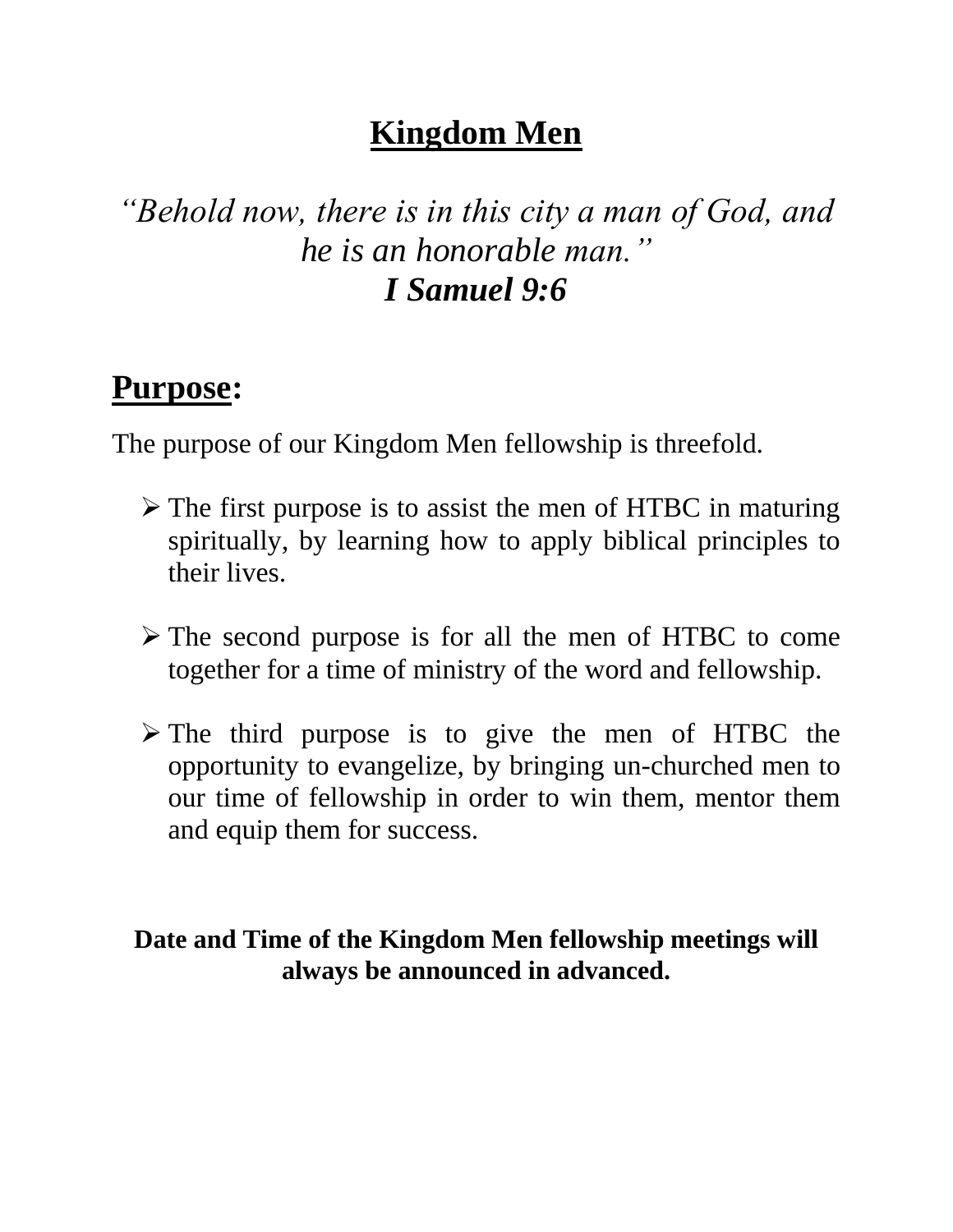# **Kingdom Women**

*Many daughters have done virtuously, nobly, and well, but you excel them all." Proverbs 31:29*

# **Purpose:**

- $\triangleright$  To assist the woman of HTBC in maturing
- $\triangleright$  spiritually, by learning how to apply biblical
- $\triangleright$  principles to their lives. To give the ladies an
- ➢ opportunity to build new relationships with women of like precious faith.
- ➢To build a cohesion among the women that produces:
	- o Women of **LOVE**
	- o Walking together in **UNITY**
	- o Reapers of nothing but **VICTORY**

### **Date and Time of the Kingdom Women fellowship meetings will always be announced in advanced.**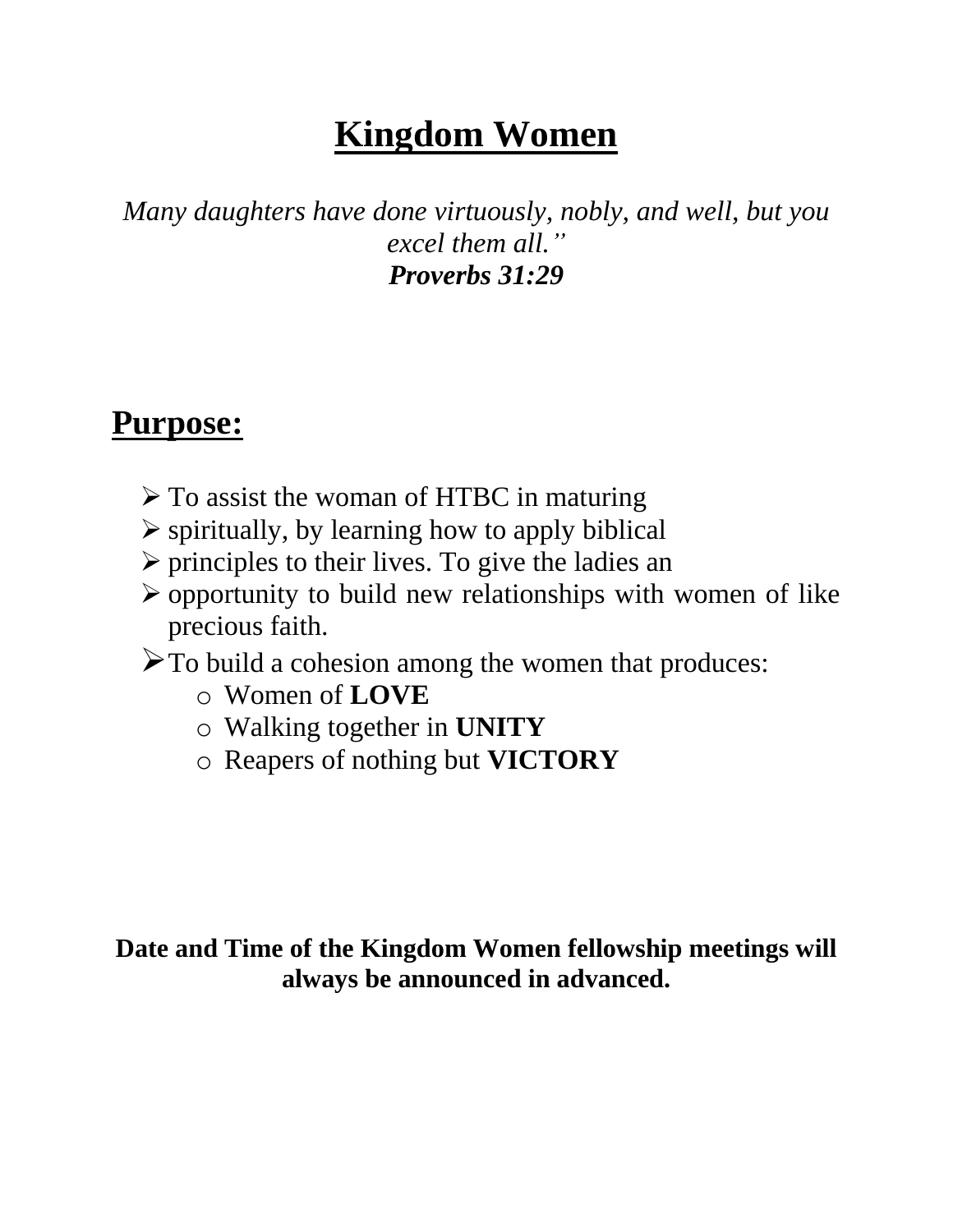# **Benevolence Guidelines for Receiving Assistance**

- 1. Must be a member of the church and in good standing for 90 days. (After Completing All New Membership Requirements)
- 2. \$100.00 maximum momentary assistance will be given (no cash will be given, a check will be made payable to the utility company).
- 3. A current bill must be presented with the benevolence form requesting assistance.
- 4. Assistance can only be given one time in a six-month period.
- 5. Food and clothing when needed will be purchased by the church staff and given to the individual in need.

**Note:** We believe it is the will of God for every believer to be financially blessed to the point of being a channel God can use to bless others. To assist our Members that may experience financial challenges we may require or request the applicants to receive financial counseling. This may include establishing a spending plan, strategies for debt reduction and how to apply God's laws of increase.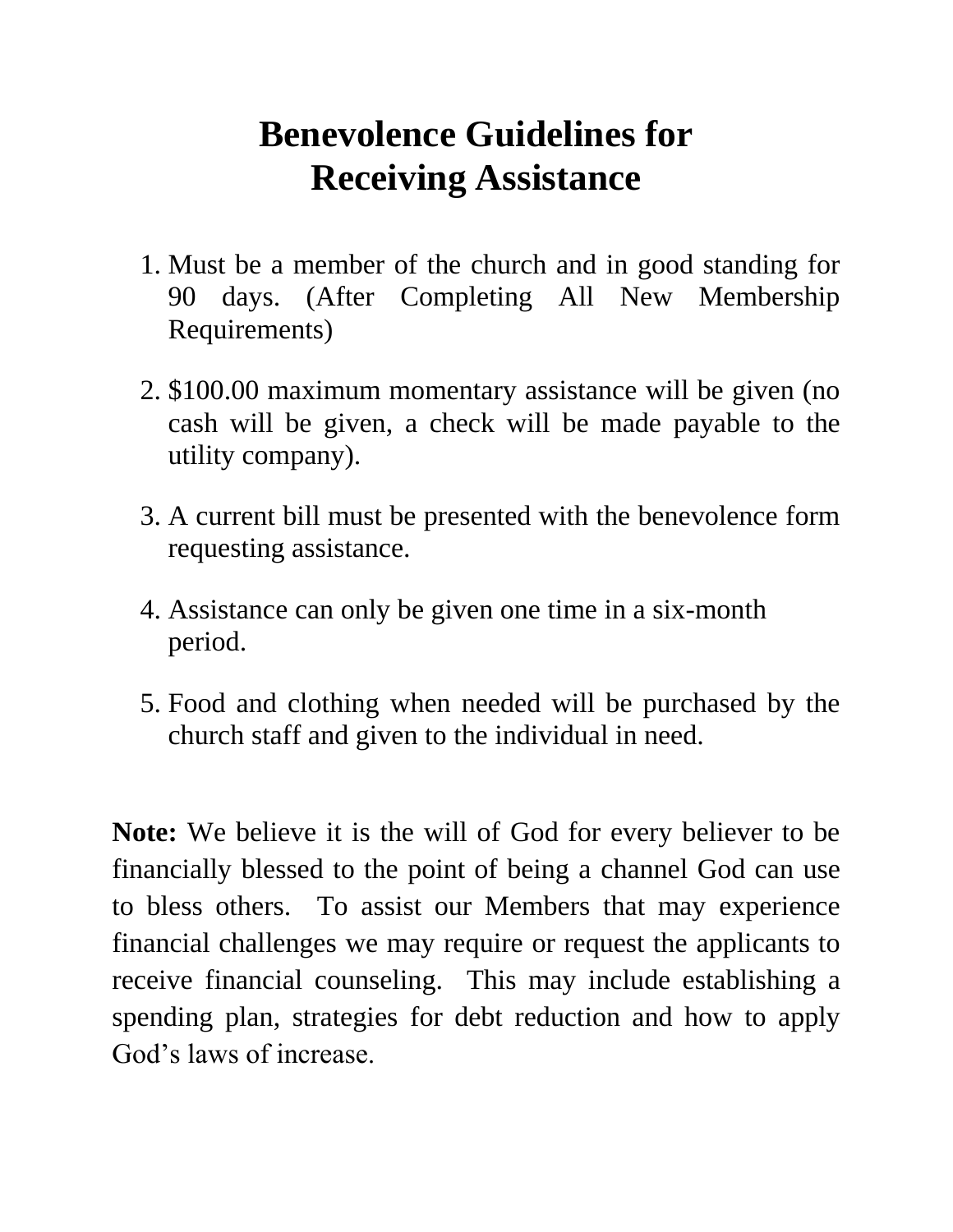# **HARVEST TIME BIBLE CHURCH BEREAVEMENT GUIDELINES**

Flowers will be given to the immediate family members. This includes spouses, parents, grandparents, brothers, sisters, and children.

A resolution will be sent on behalf of the church for all family members.

Please notify the church office personnel as soon as possible about the details of the funeral arrangements.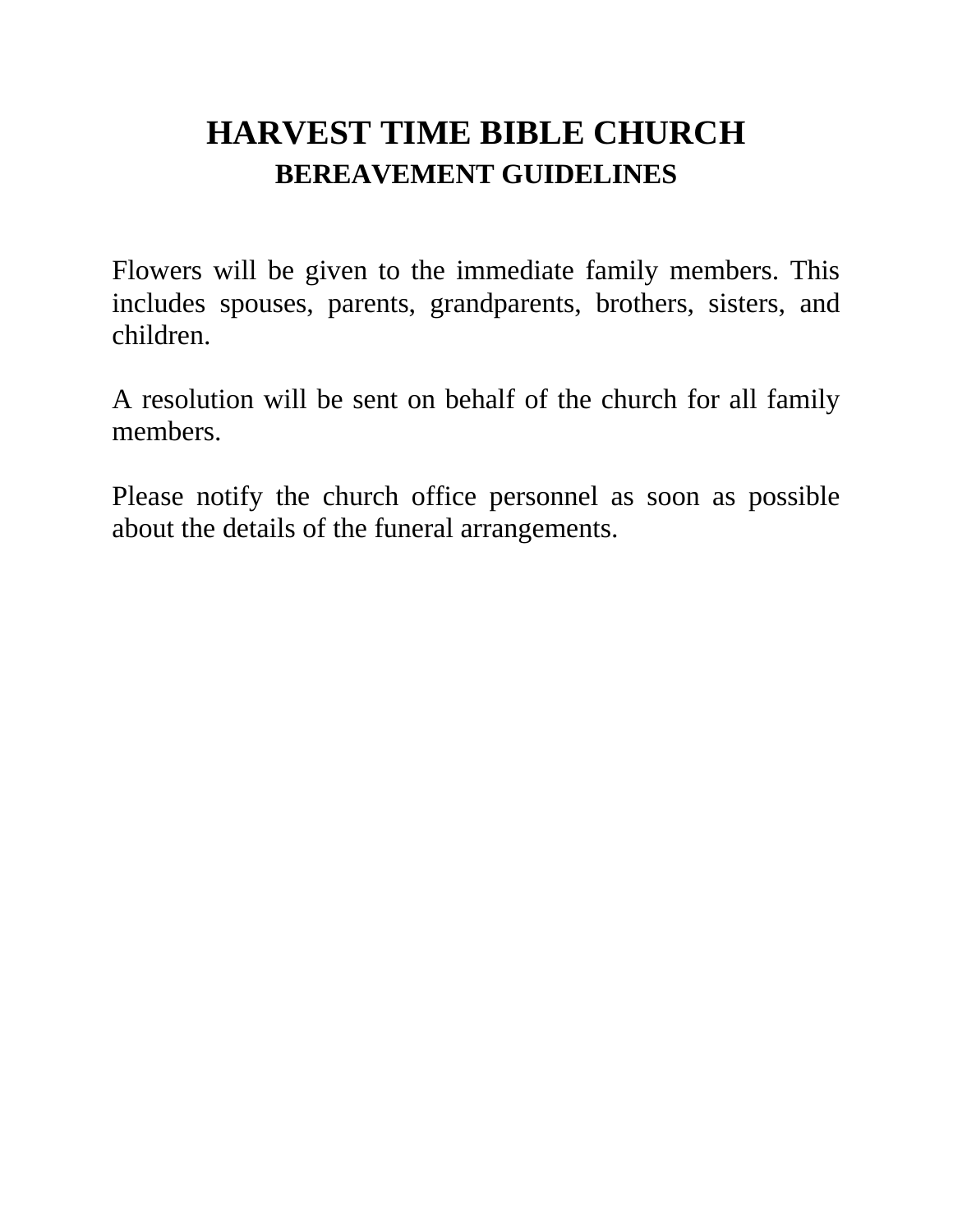Thanks for giving us the opportunity to share with you the vision of our HTBC family.

If you desire to connect with us as a member, please fill out the following forms.

Please use Abode Acrobat or Adobe Reader to fill out this PDF. Once completed, please save the file to your Document folder, attach it to an email, and send it to me at [lindsay@harvesttimebiblechurch.org](mailto:lindsay@harvesttimebiblechurch.org)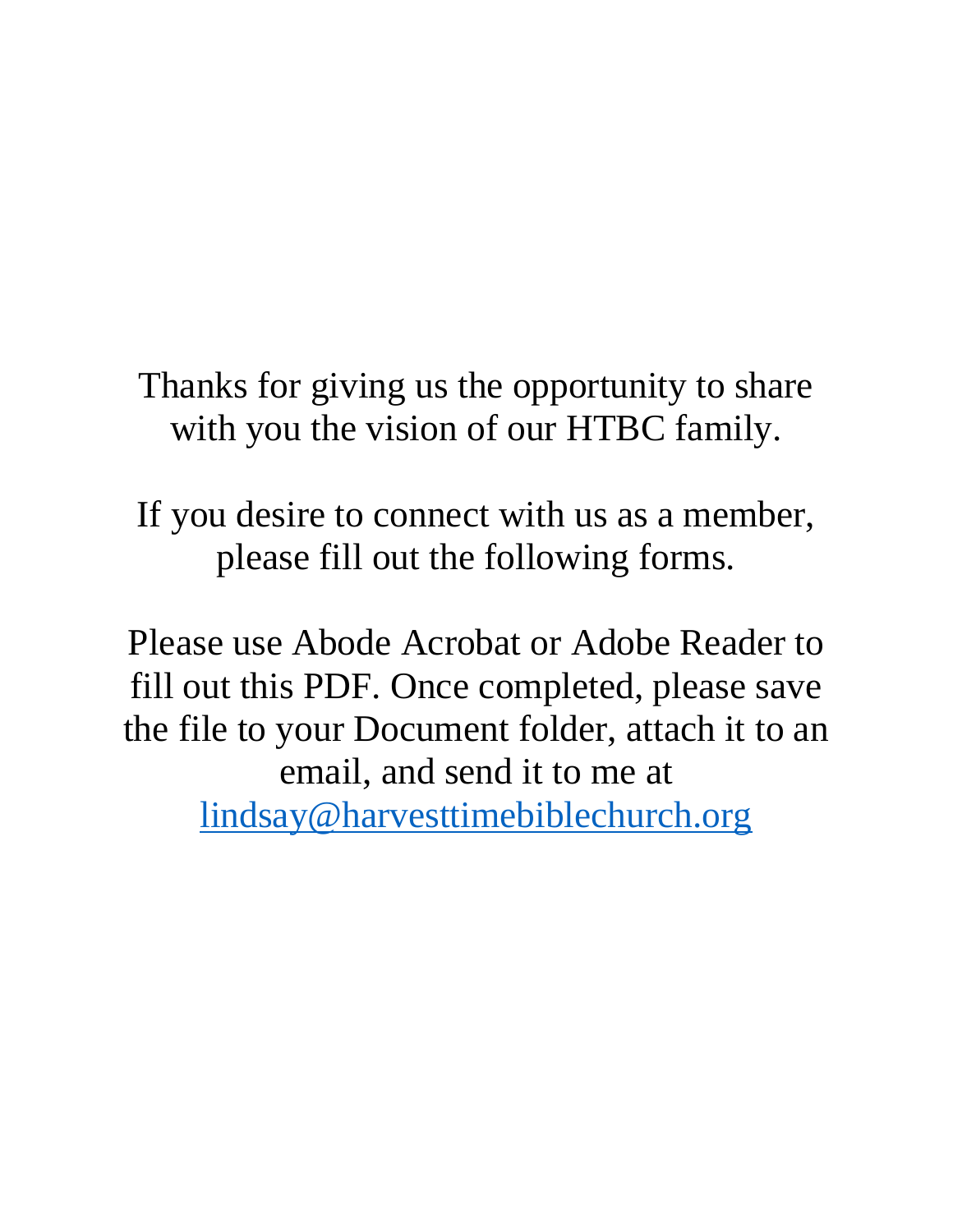#### **Harvest Time Bible Church Covenant Agreement**

Having received Christ as my Lord and Savior, and being in agreement with *Harvest Time Bible Church* vision, doctrinal statement, strategy and structure, I feel led by the Holy Spirit to unite with *Harvest Time Bible Church* community. In doing so, with the help of my Lord, I commit myself to do the following:

- 1. I will protect the unity of my church
	- a. By acting in love towards other members
	- b. By refusing to gossip
	- c. By following the leaders

**Romans 14:19** (Phillips) – So let us concentrate on the things which make for harmony, and on the growth of our fellowship together.

**1 Peter 1:22** (TEV) – Have a sincere love for other believer's; love one another earnestly withal your heart.

**Ephesians 4:29** – Do not let any unwholesome talk come out of your mouths, but only what is helpful for building others up according to their needs.

**Hebrew 13:7** – Obey your leaders and submit to their authority. They keep watch over you as men who must give an account. Obey them so that their work will be a joy, not a burden, for that would be no advantage to you.

- 2. I will share the responsibilities of my church
	- a. By praying for its growth
	- b. By inviting the un-churched to attend
	- c. By warmly welcoming those who visit

**1 Thessalonians 1:1-2** (LB) – to the church....We always thank God for you and pray for you constantly.

**Luke 14:23** (NCV) – The Master said to the servant, Go out to the roads and country lanes, and urge the people there to come so my house will be full.

**Romans 15:7** (LB) – So warmly welcome each other into the church, just as Christ has warmly welcomed you; then God will be glorified.

- 3. I will serve the ministry of my church
	- a. By discovering my gifts and talents
	- b. By being equipped to serve by my Pastors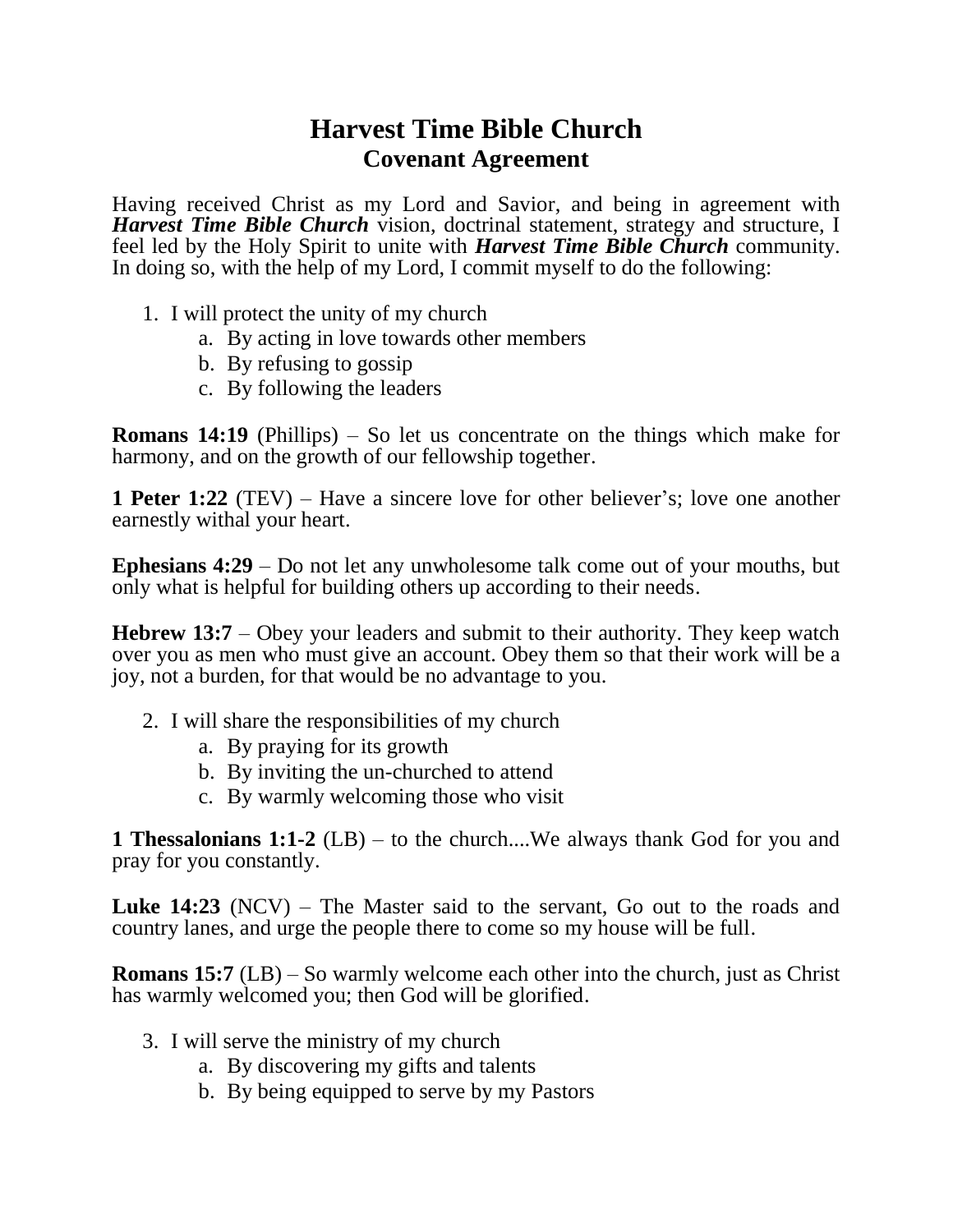c. By developing a servant's heart

**1 Peter 4:10** (Phillips) – Serve one another with the particular gifts God has given each of you.

**Ephesians 4:11-12** – God gave...some pastors, and teachers, to prepare God's people for works of service, so that the body of Christ may be built up.

**Philippians 2:3 - 4,7** – Each of you should look not only to your own interests, but also to the interests of others. Your attitude should be the same as that of Christ Jesus: Who…

took on the very nature of a servant.

- 4. I will support the testimony of my church
	- a. By attending faithfully
	- b. By living a godly life
	- c. By giving regularly

**Hebrews 10:25** – Let us not give up meeting together.. .but let us encourage one another.

**Philippians 1:27** (Phillips) – Whatever happens, make sure that your everyday life is worthy of the gospel of Christ.

**1 Cor. 16:2** (LB) – Each one of you, on the first day of each week, should set aside a specific sum of money in proportion to what you have earned and use for the offering.

**Lev. 27:30** – A tenth of all your produce… is the Lord's and is holy.

Signed\_\_\_\_\_\_\_\_\_\_\_\_\_\_\_\_\_\_\_\_\_\_\_\_\_\_\_\_\_\_\_\_\_\_\_\_

Date\_\_\_\_\_\_/\_\_\_\_\_/\_\_\_\_\_\_\_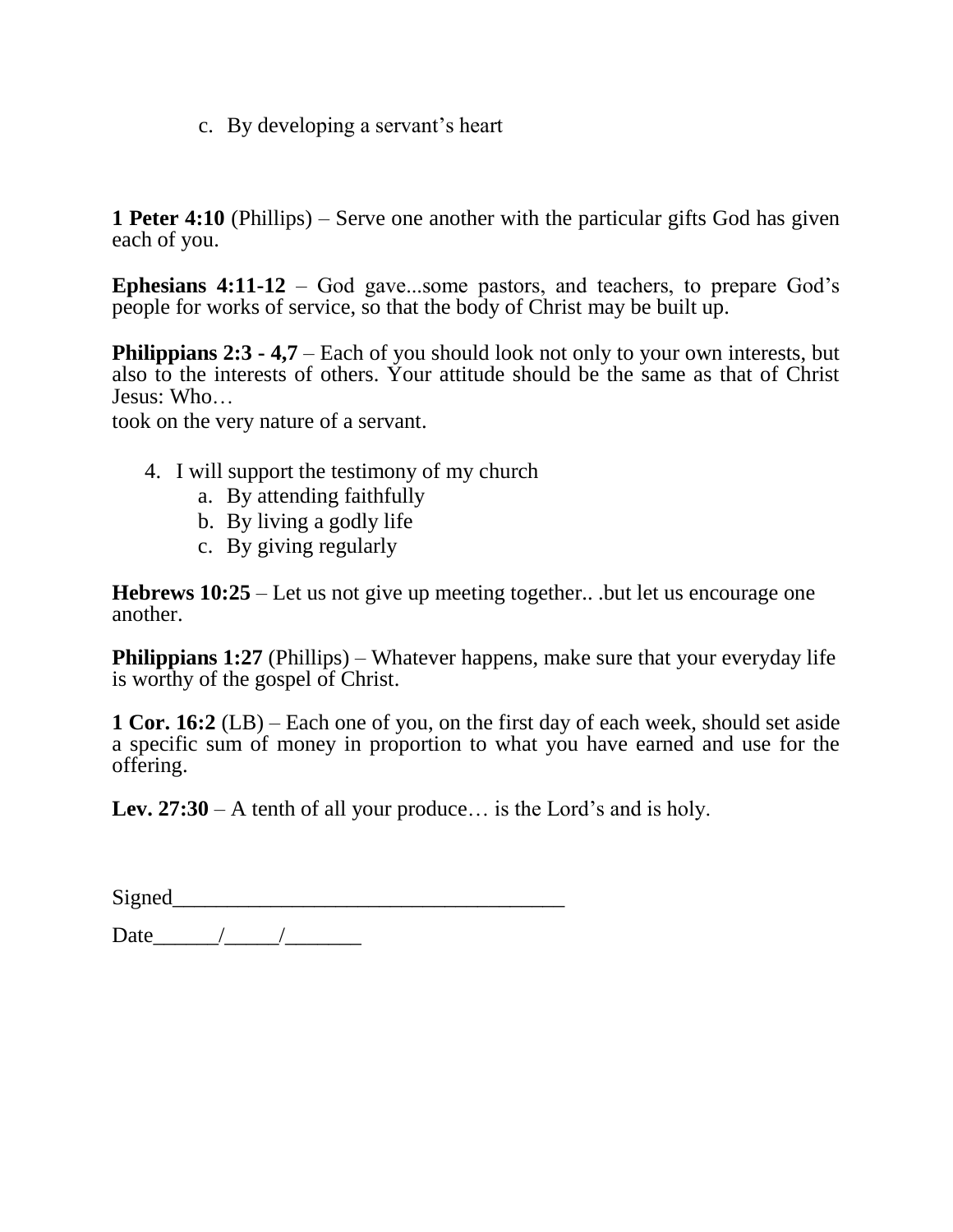# **HARVEST TIME BIBLE CHURCH**

### **PERSONAL DATA SHEET**

**DATE**\_\_\_\_\_\_\_\_\_\_\_\_\_\_\_\_\_\_\_\_\_ **SS#**\_\_\_\_\_\_\_\_\_\_\_\_\_\_\_\_\_\_

**MARITAL STATUS married□divorced□separated□single□ widows□**

*(Please check which box)*

**YOUR NAME BIRTHDATE BIRTHDATE** 

**SPOUSE NAME\_\_\_\_\_\_\_\_\_\_\_\_\_\_\_\_\_\_\_\_\_ BIRTHDATE\_\_\_\_\_\_\_\_\_\_**

**ADDRESS\_\_\_\_\_\_\_\_\_\_\_\_\_\_\_\_\_\_\_\_\_\_\_\_\_\_ HOME NO.\_\_\_\_\_\_\_\_\_\_\_\_\_**

**E-MAIL CELL NO.** 

**CHILDREN NAME(S) BIRTHDATE (S)**

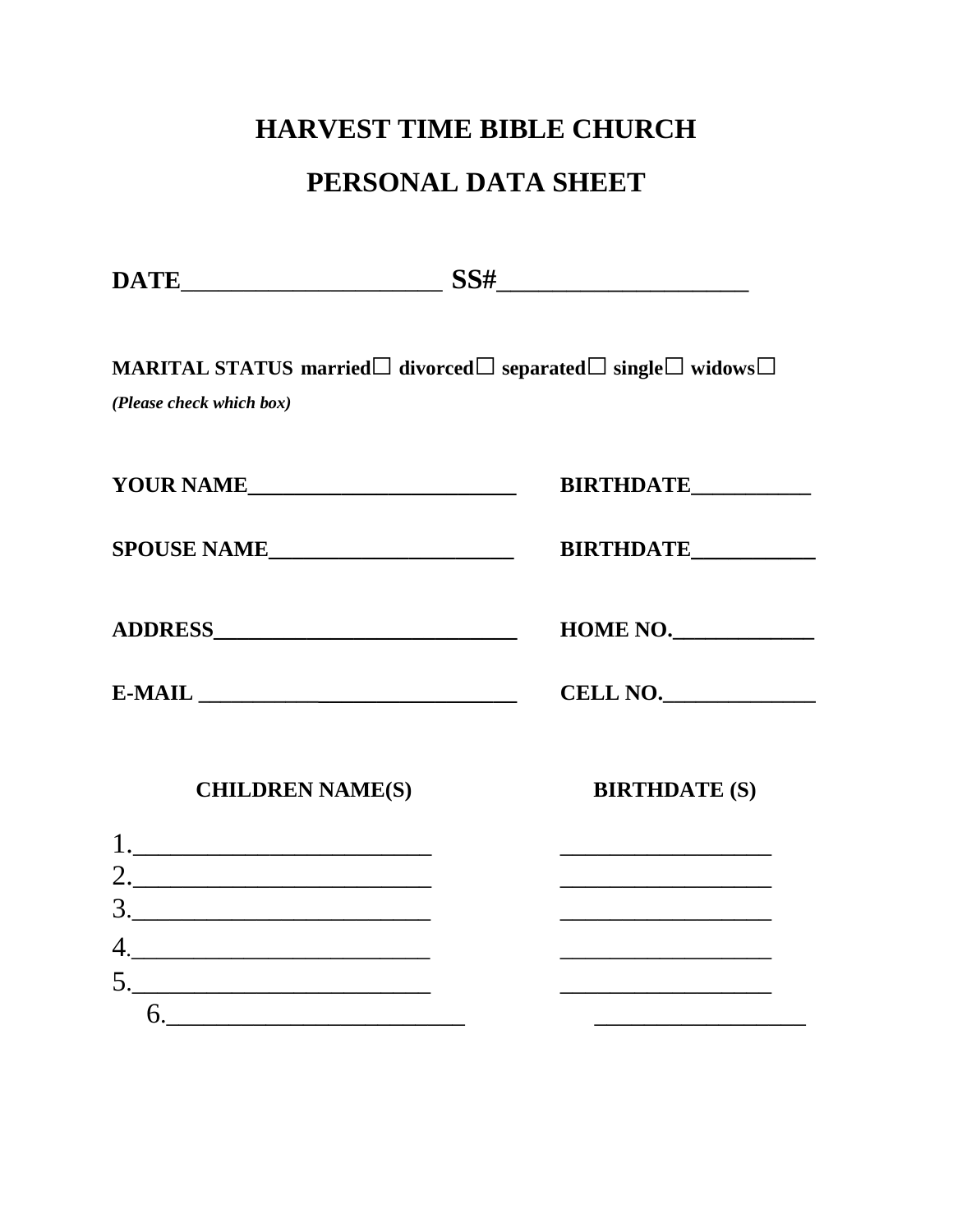# **HARVEST TIME BIBLE CHURCH CHILDREN'S CHURCH VOLUNTEER FORM**

Our Children's Church is a principle part of the ministry of HTBC. We place the same emphasis on teaching the word to our children as we do the adults. To ensure that everyone is participating in this very important part of our vision and to make sure our children are getting ministered to with excellence, we ask every parent to volunteer to serve in our Children's Church. This may not be the area of ministry that you will serve in permanently but to introduce our new members to our Wonderful Children's Church Ministry, we ask you to volunteer temporarily. Sis Marva Carthon is our Children's Church Director. One of the members of the team will contact you, to set you up on a volunteer schedule.

**\_\_\_\_\_\_\_\_\_\_\_\_\_\_\_\_\_\_\_\_\_\_\_\_\_\_\_ \_\_\_\_\_\_\_\_\_\_\_\_\_\_\_\_\_\_\_\_\_\_\_\_\_\_**

 $\_$ 

**10.000 - 10.0000 - 10.0000 - 10.0000 - 10.0000 - 10.0000 - 10.0000 - 10.0000 - 10.0000 - 10.0000 - 10.0000 - 1**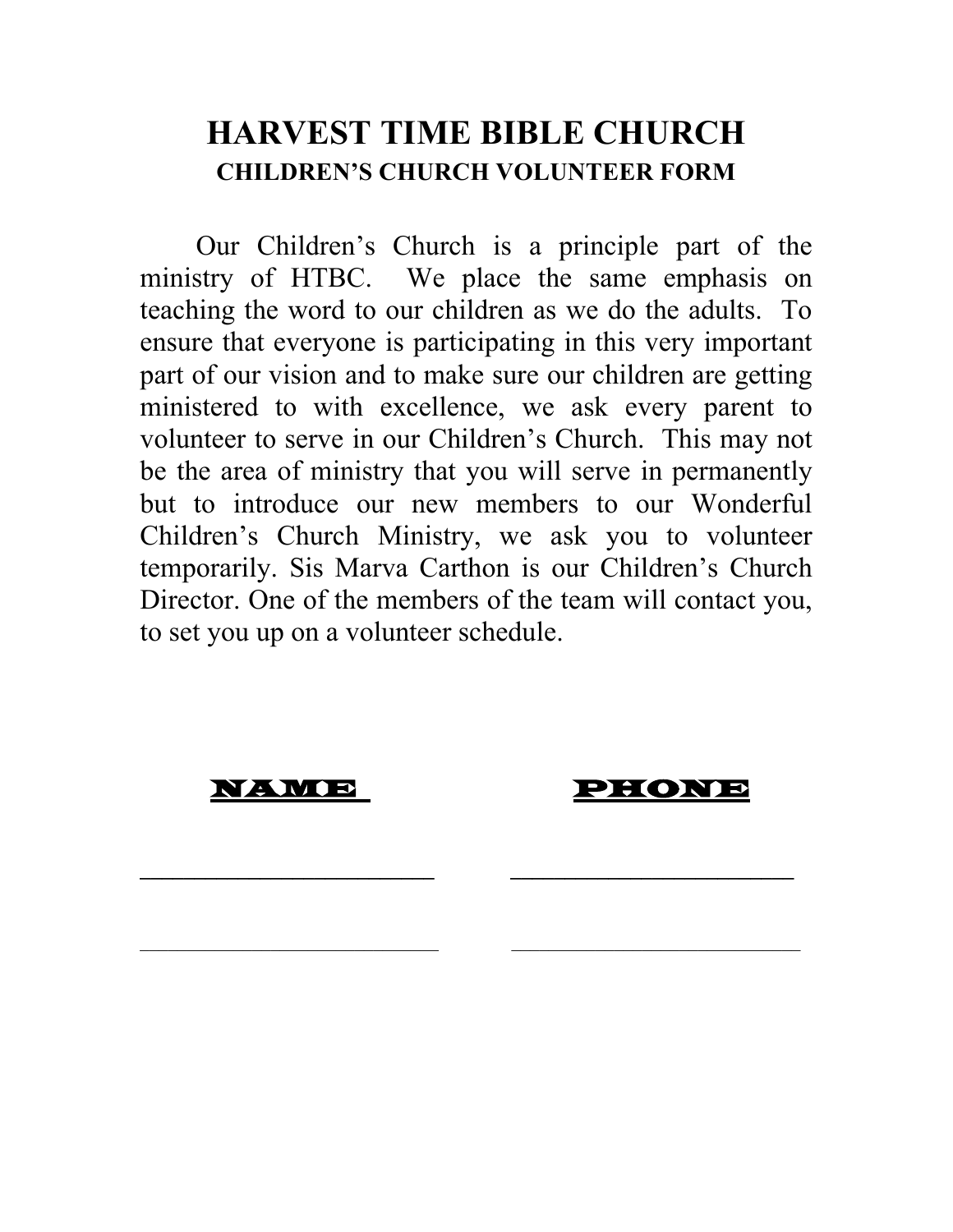| Name           | Date:       |
|----------------|-------------|
| <b>Address</b> |             |
| E-mail         | Cell Phone: |

# **Labor of Love Questionnaire**

*Hebrews 6:10 I Thessalonians 5:23*

*Our desire is that every member of HARVEST TIME BIBLE CHURCH is effectively ministered to at their point of need. To assist us in doing this we have prepared this personal ministry questionnaire.*

*Everyone has weaknesses and strengths in the body of Christ.*

*The questions asked are personal but, are not designed to embarrass or condemn you.*

| Are you sure that you are born again?<br><b>Yes</b>                                                                                             |  |  |
|-------------------------------------------------------------------------------------------------------------------------------------------------|--|--|
| Are you filled with the Holy Spirit evidenced by speaking in tongues? $\Box$ Yes                                                                |  |  |
| Have you been baptized in water? $\frac{1}{1}$ [Yes $\frac{1}{1}$ [No                                                                           |  |  |
| Are you presently married, divorced, or unwed? (Please Circle One)                                                                              |  |  |
| Would you be interested in attending Family enrichment classes?     Yes                                                                         |  |  |
| Are you presently employed? $\int$ [Yes $\int$ [No                                                                                              |  |  |
| Are you a High School Graduate? $\vert \vert$ [Yes $\vert$ [No<br><i>If no</i> , would you be interested in attending GED classes $\int$ [Yes ] |  |  |
| Would you be interested in attending Reading Enrichment Classes?   [Yes]                                                                        |  |  |
| Are you presently on a financial spending plan?<br>$\blacksquare$ Yes                                                                           |  |  |
| Would you be interested in receiving personal financial planning? $\int \;   \; \gamma$<br>No                                                   |  |  |
| Do you have any health challenges? $\Box$<br><b>Yes</b><br><b>Describe</b>                                                                      |  |  |
|                                                                                                                                                 |  |  |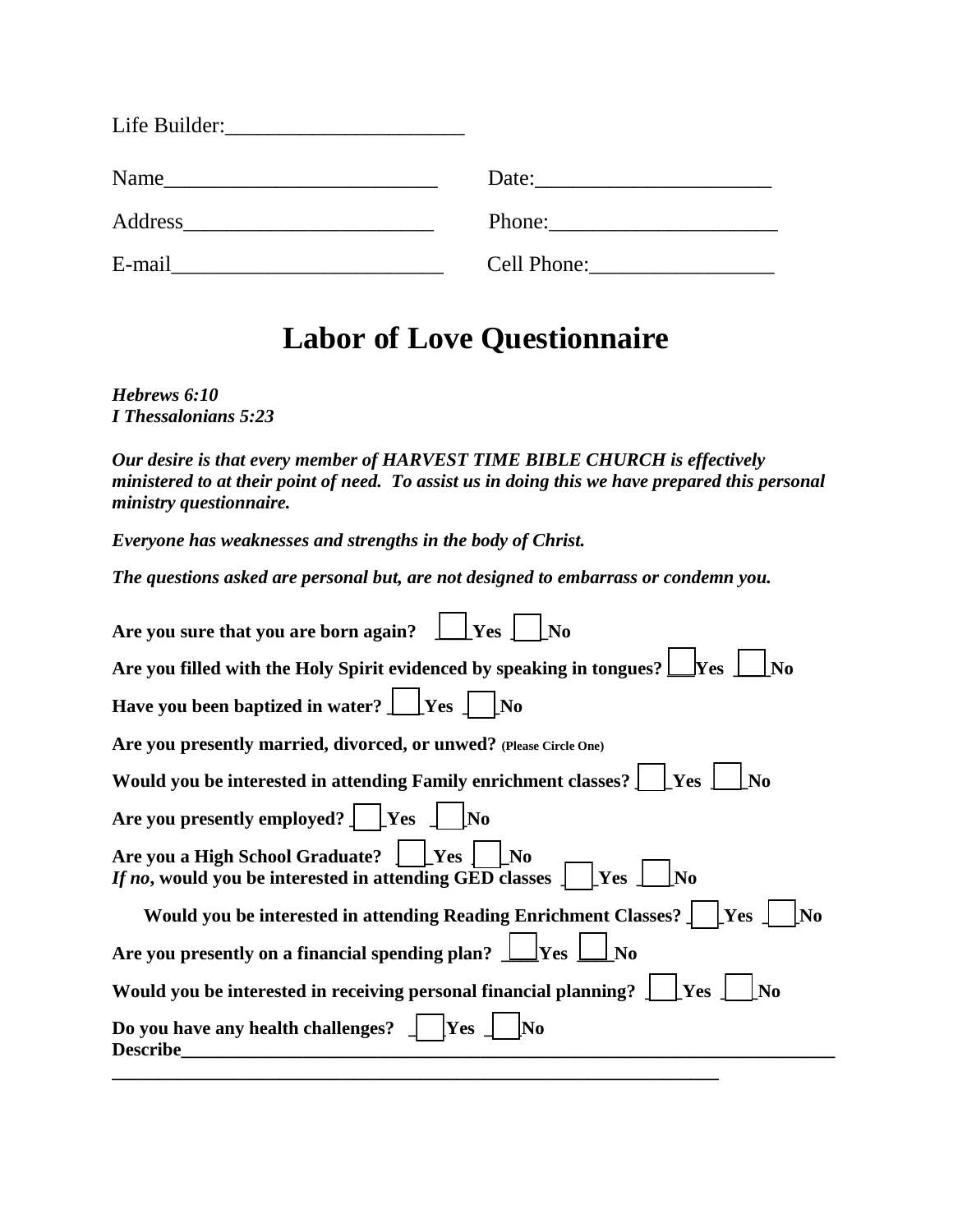| Do you presently have any addiction challenges? $\Box$ Yes $\Box$ No<br><i>If ves</i> , would you be interested in personal counseling or group ministry in this area?<br>$Yes$ $\Box$ No |  |  |  |
|-------------------------------------------------------------------------------------------------------------------------------------------------------------------------------------------|--|--|--|
| Have you been affected by a traumatic emotional situation recently? $ Yes $ $ No$                                                                                                         |  |  |  |
| Would you be interested in personal ministry in this area? $\Box$ Yes $\Box$ No                                                                                                           |  |  |  |

*If yes, w*ould you be interested in personal ministry in this area?  $\vert$  [Yes  $\vert$  \_No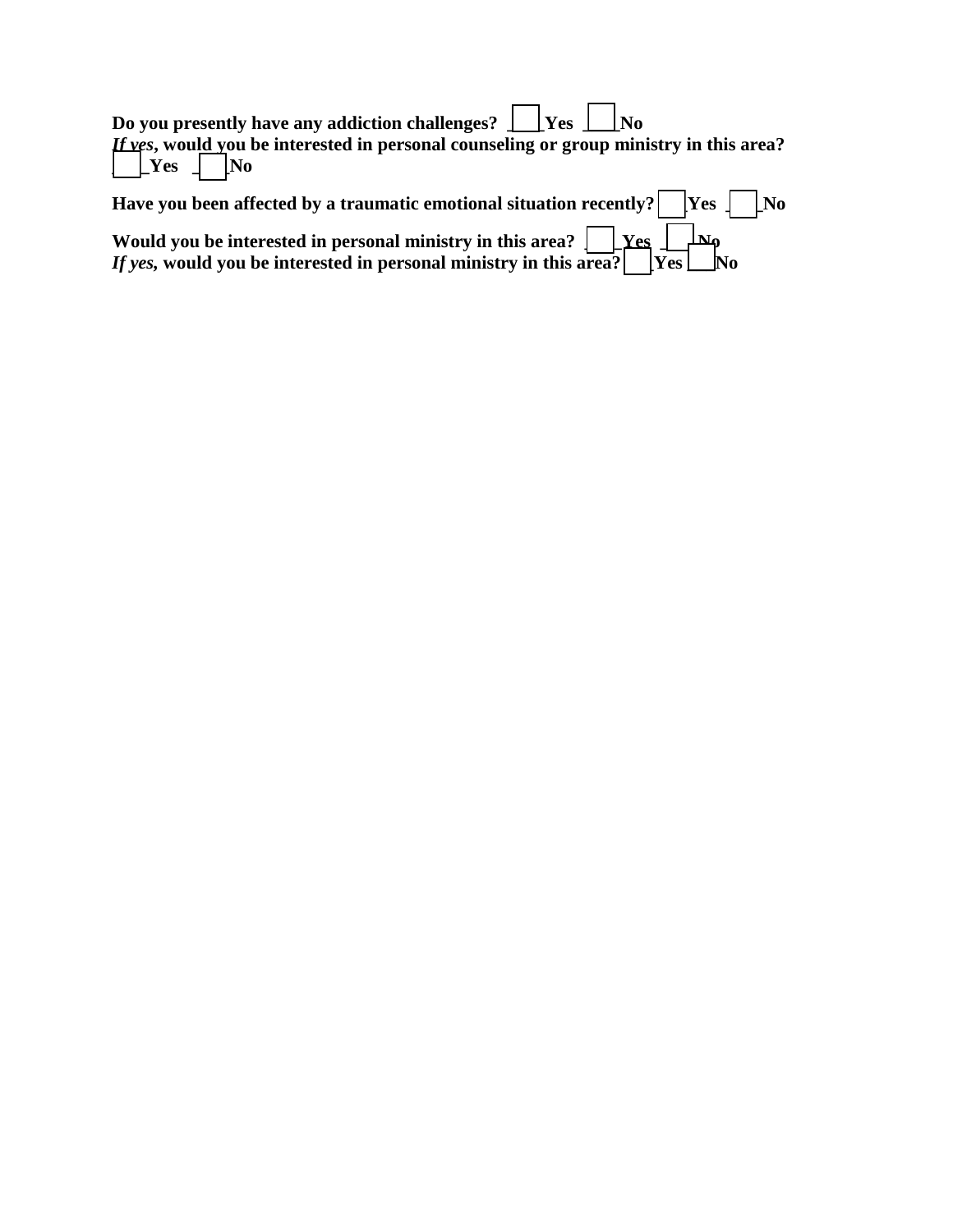#### **EMERGENCY PREPARATION FAMILY INFORMATION**

#### **Harvest Time Bible Church**

4430 Jimmy Johnson Blvd. <>Port Arthur, Texas 77642 Marvin E. Moore, Pastor ~ Church Phone: 409-985-3787

| <b>Contact Information:</b> |                                   |                                                                                                                                                                                                                                |
|-----------------------------|-----------------------------------|--------------------------------------------------------------------------------------------------------------------------------------------------------------------------------------------------------------------------------|
|                             |                                   | Home Phone: $\qquad)$ Cell Phone: $\qquad)$ Pager: $($                                                                                                                                                                         |
|                             |                                   | Fax Number: $\begin{pmatrix} 0 & \cdots & 0 \\ 0 & \cdots & \cdots & 0 \end{pmatrix}$ Email: $\begin{pmatrix} 0 & \cdots & 0 \\ 0 & \cdots & 0 \\ 0 & \cdots & \cdots & 0 \end{pmatrix}$                                       |
|                             |                                   | Work Number: $(\_)$ Work Email: $@$ $@$                                                                                                                                                                                        |
|                             |                                   | Other contact information: example and the contract of the contract of the contract of the contract of the contract of the contract of the contract of the contract of the contract of the contract of the contract of the con |
|                             |                                   | Please do not share these numbers with anyone else without my expressed permission.<br>It is alright to share these numbers with my deacon or others helping with evacuation.                                                  |
|                             |                                   |                                                                                                                                                                                                                                |
|                             | <b>EMERGENCY EVACUATION PLANS</b> |                                                                                                                                                                                                                                |
|                             |                                   | In the event that a Mandatory Evacuation is called, I plan to evacuate via: personal car                                                                                                                                       |
|                             |                                   | personal car with family   public transportation   don't know and may need some help                                                                                                                                           |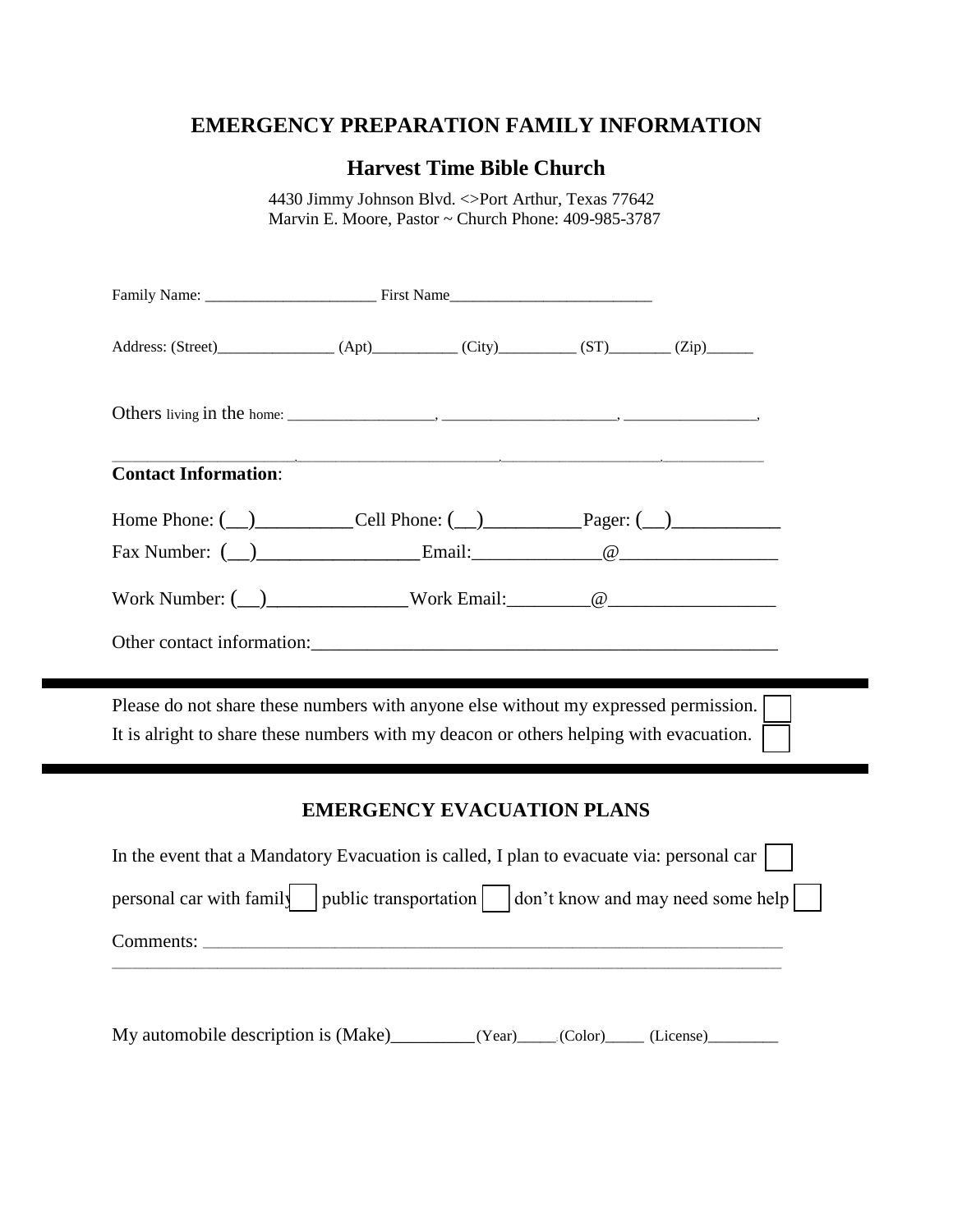# **SKILL/STRENGTHS**

| Name: E-Mail                                                                                                         |  |
|----------------------------------------------------------------------------------------------------------------------|--|
| Phone: Cell Phone:                                                                                                   |  |
|                                                                                                                      |  |
|                                                                                                                      |  |
| <u> Alexandro de la contrada de la contrada de la contrada de la contrada de la contrada de la contrada de la co</u> |  |
|                                                                                                                      |  |
|                                                                                                                      |  |
| ,我们也不会有什么。""我们的人,我们也不会有什么?""我们的人,我们也不会有什么?""我们的人,我们也不会有什么?""我们的人,我们也不会有什么?""我们的人                                     |  |
|                                                                                                                      |  |
|                                                                                                                      |  |
|                                                                                                                      |  |
|                                                                                                                      |  |
|                                                                                                                      |  |